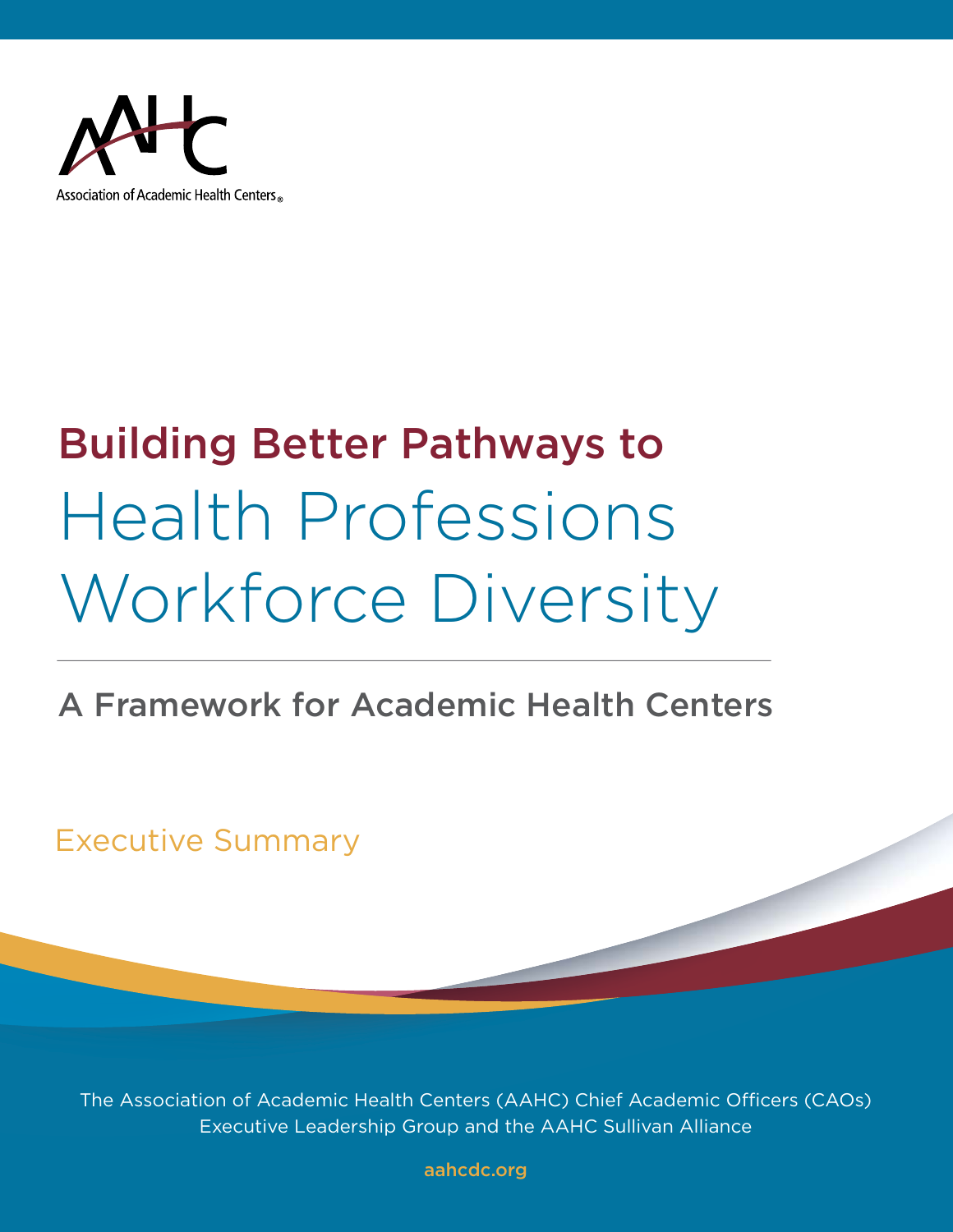Pipeline and pathway programs developed at academic health centers provide critical support for aspiring learners from traditionally underserved populations to enter the health professions and careers in the biomedical sciences. The *AAHC Pipelines to Pathways Initiative* seeks to identify and share success factors for such programs. The *Initiative* is led by the Association of Academic Health Centers (AAHC) Chief Academic Officers (CAOs) executive leadership group in partnership with the AAHC Sullivan Alliance.

This report, *Building Better Pathways to Health Professions Workforce Diversity: A Framework for Academic Health Centers*, was undertaken by AAHC as part of the AAHC Pipelines to Pathways Initiative.

A core goal of the *AAHC Pipelines to Pathways Initiative* is to provide a framework to expand access to the breadth of health professions careers for learners from diverse backgrounds. While individual health professions colleges can offer pre-applicants various avenues to learn about health professions career opportunities, these discipline-focused colleges that are within an academic health center have the potential for more significant engagement and results. Academic health centers can devise seamless opportunities to engage aspiring learners in ways that accomplish two critical aims.

First, academic health centers can develop strategies that coordinate their colleges to function collaboratively and engage aspiring learners in productive, interactive exposure to foundational knowledge-building experiences that are shared across the health professions. These strategies can include mentoring opportunities and informative conversations and resources for the learner, learner family members, and academic advisors along the K-12 or K-14 continua. For learners, the benefit of such experiences is visualization and exploration of multiple *pathways* that variously converge into a specific health sciences career opportunity.

Second, early outreach in the K-12 curriculum can be crucial for mentoring aspiring learners who are underrepresented in the health professions and who may be socioeconomically less able to risk either the cost or delayed time to degree completion. The college sponsor has invested faculty and staff time in aspiring learners and their supporters and has expended resources to develop what has gone into the aspirant's toolkit and preparation for entry. For an individual college, the success or failure of a *pipeline* program may be the resultant identification of the aspiring learner as a subsequent applicant admitted to the entering class of that discipline. It is difficult for college-based project or program leaders to justify the expense without identified measures of success and quantifiable outcomes that support the college mission. For colleges based within academic health centers, a pathways approach to engaging aspiring learners can create a seamless yet multi-faceted curriculum for aspiring learners, enabling more variety of offerings or more frequency of offerings at times and locations (or through modalities) that are easier to deliver and easier for learners to access as individuals or within a planned cohort.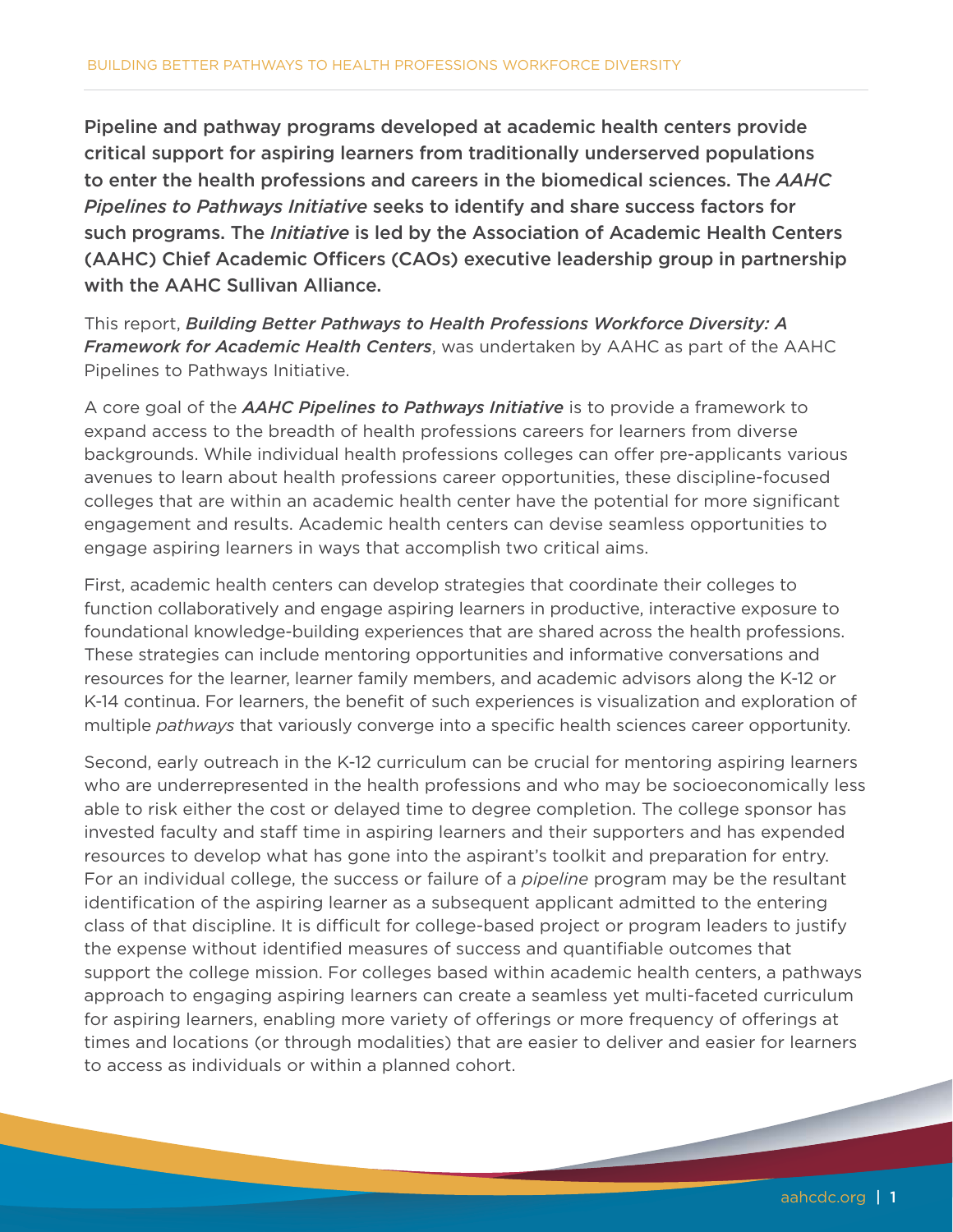With the belief that academic health centers are well positioned to leverage a pathways approach to underrepresented minority (URM) recruitment into STEM health careers, a workgroup of the AAHC CAO executive leadership group commissioned a series of in-depth interviews with AAHC and AAHCI member practitioners who lead and manage pipeline and pathway programs in academic health centers. The goal was to produce a viable framework for creating and sustaining successful pathways into STEM health professions. A more immediate aim of the interviews was to produce experiential data and evidence to inform a pathways model. This report identifies and shares insights from the interviewees about success factors for such programs.

The report presents findings, conclusions, and Key Takeaways based on program details and insights that came out of specific interview questions. Insights the practitioners shared viewed individually—may inform and improve the practices, procedures, and policies that sustain URM STEM recruitment of aspiring learners and prepare them to succeed as applicants and thrive in the education program of their chosen health profession field. In addition, the value added by these insights—viewed collectively—may offer academic health centers, their K-16 school partners, and other community-engaged partners and stakeholders a more cohesive way to invest in STEM recruitment and the success of URM aspiring learners.

The report lays out findings, themes, and suggested actions. The detailed findings are discussed in specific sections:

# **1.** Pathway Programs: A Significant Component in an Institutional Strategy to Advance Diversity, Equity, and Inclusion

Strategically, in the support of diversity, equity, and inclusion (DEI) goals, there is potential value in integrating pathway programs into overall institutional programming, rather than treating them as discretionary programming by a project or college (not a component of the academic health center's core work).

# 2. Many Types of Partnerships can Strengthen Pathway Programs

Commitment by institutional leaders to activities that facilitate aspiring URM student entry to STEM health professions can facilitate the development and sustainability of productive partnerships with other public, private, government, or community organizations in pathway programs. These partnered relationships, in turn, can strengthen the institution's capacity to further its mission, especially as it relates to DEI goals.

# 3. Evolving Administrative Structures for Pathway Programs

As institutions devote more attention and resources to DEI work, there may be value in consolidating the management of separate STEM/URM programs in one office, or under one umbrella function, that includes strong ties to the institution-wide DEI office (if that office is not the host administrative structure).

# 4. Faculty Members Are Strongly Motivated to Engage in Pathway Programs

It is in an institution's best interest to publicize faculty and college collaboration to provide STEM opportunities generally and STEM/URM opportunities specifically. Such collaborations may contribute to faculty retention and allow them to engage further other internal colleagues and external audiences.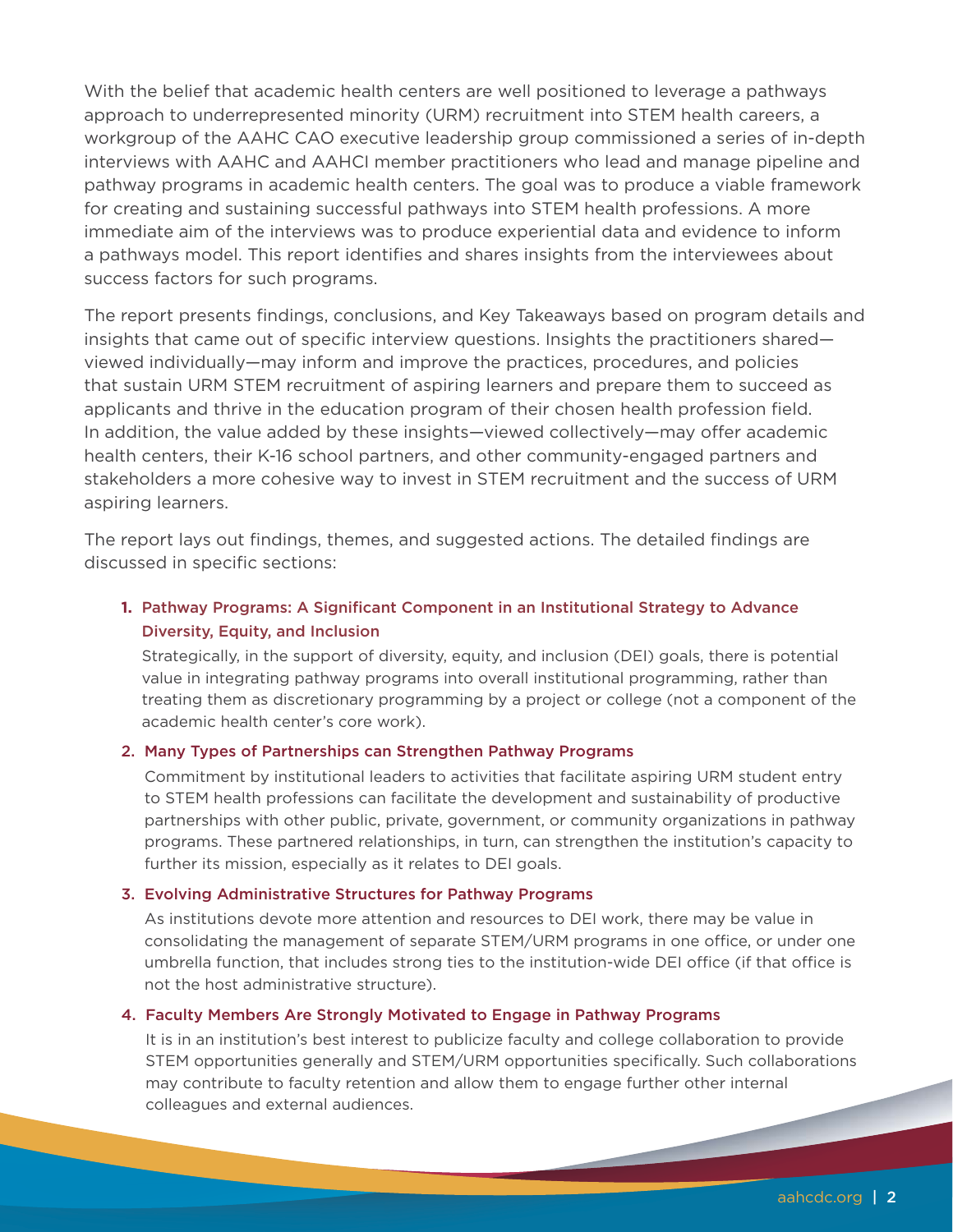# 5. Funding: Sources and Institutional Strategy

Identifying a baseline operating budget and an array of funding sources to defragment grantfunded or college-funded pathways/pipeline programs requires budget planning for the efficient deployment of operating monies, discretionary dollars, or donor-generated funding that can address any unique needs of URM aspiring learners interested in STEM/health careers.

### 6. Engage Parents and Community Leaders in Pathway Programs

Making education more accessible to underrepresented populations requires investment with greater intentionality to ensure that faculty, staff, or leader time is deployed to accomplish systemic outreach that engages parents, K-12/14 student advisors, and community leaders in ways that demonstrate that pathway programs are intentional and durable and not incidental or opportunistic or short-term projects. Intentional projects can still evolve as priorities change, but the communication pathways within the academic health center and the K-12 school systems, and with parents/guardians of aspiring learners, should be structured for participatory on-going engagement.

# 7. Keeping Learners Engaged in Pathway Programs can Disrupt The "Leaky Pipeline" Challenge

Academic health center leaders can consult with pipeline/pathway program practitioners who have faced the challenge of a "leaky pipeline" and engage their assistance to fully assess the package of supports they provide. Pipeline programs frequently offer aspiring learners enrichment activities, experiences, mentoring, and other support that help mitigate disparities in the resources available (through home, school, or community opportunities) to students from underrepresented backgrounds.

# 8. Defining and Developing Metrics and Data Collection to Measure the Efficacy of Pathway Programs

Academic health center leaders can assist with the development of a better framework for metrics that includes quantitative and qualitative data. Consistent metrics, relevant to the institutional mission and strategic aims, could make pipeline and pathway program analytics more robust and, ultimately, could inform productive program improvements.

# 9. Early K-12 Participants

Engaging with aspiring learners at earlier points along the K-12 continuum can help young learners envision a pathway into a health profession (or biomedical sciences). Simultaneously, pipeline/pathway programs may bring health education resources to communities for K-12 learners that also provide accessible and easy to understand information for parents and classroom teachers that can increase health literacy more broadly. Many communities are in need of such information but have no mechanism to acquire it other than through personal healthcare. Increasing health-related knowledge dissemination would enable academic health centers to offer an invaluable public service.

# 10. Pathway Programs: Catalysts for Curricular and System Structural Reform to Advance DEI

Academic health centers may be able to draw broad lessons from intentional review of pipeline/pathways work to help identify and inculcate principles of diversity, equity, and inclusion. Taking a community practice approach can complement other sectors, e.g., admissions practices; curriculum development; or faculty, staff, and student awards.